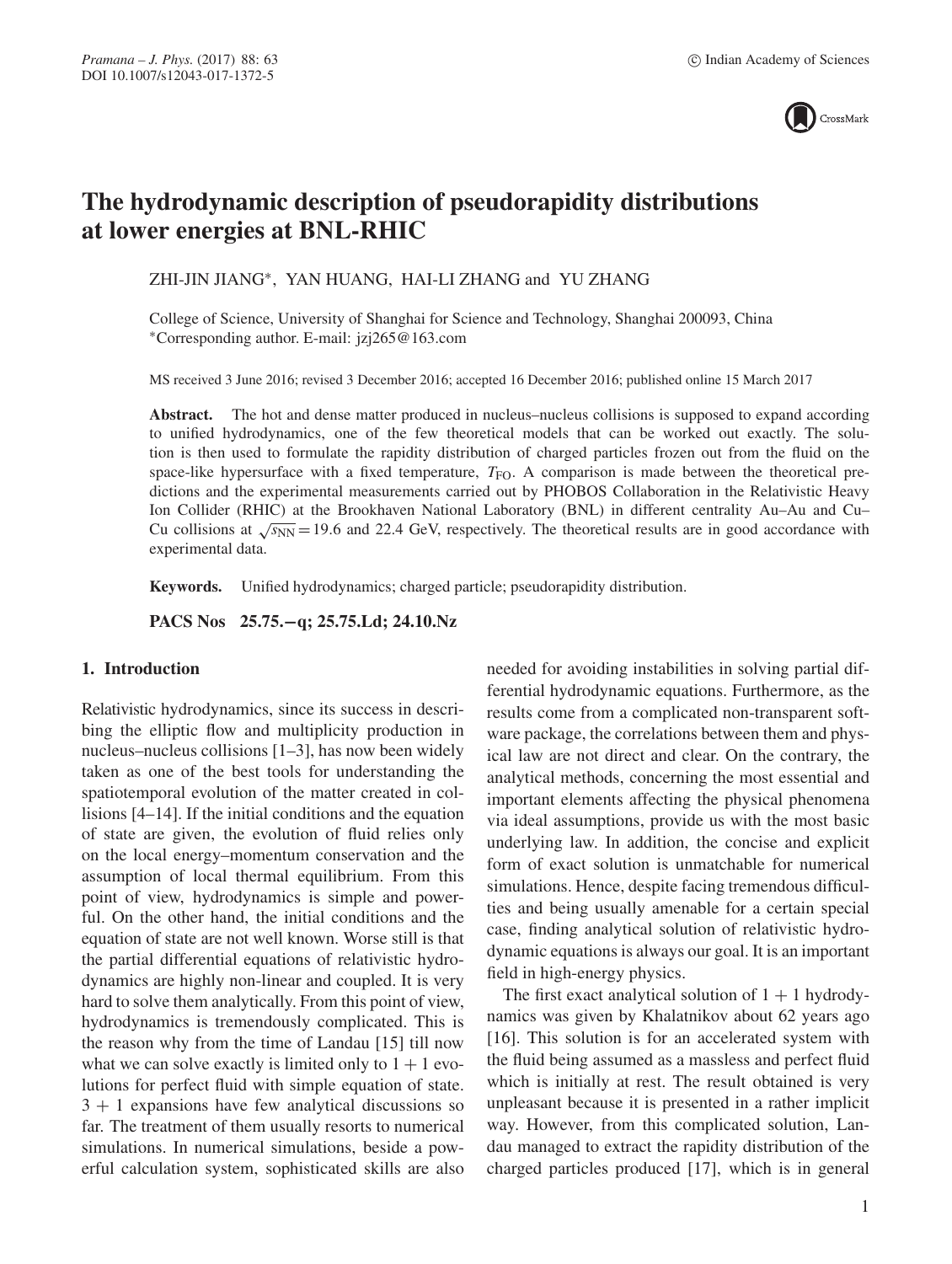consistent with the observations made at BNL-RHIC [18–20].

The second exact analytical solution of  $1+1$ dimensional hydrodynamics was given by Hwa about 42 years ago [21]. This solution is for an accelerationless system with Lorentz-invariant initial condition. The result obtained in this way is simple and explicit. From this solution, Bjorken [22] was able to get a simple estimate for the initial energy density achieved in collisions from the final observables. This makes the energy density measurable in experiment. It is the first and till now the only formula being widely recognized as the one for estimating the energy density of matter created in collisions. Hence, it receives much attention. This is the reason why Hwa's theory is usually named as Hwa–Bjorken hydrodynamic model. However, as the free parameter in the formula has not been fixed properly, determination of the mentioned energy density is still an open problem. Moreover, the invariant rapidity distributions obtained from this model are at variance with experimental observations.

It is worth noting that a series of exact solutions of relativistic hydrodynamics has been found in recent years [23–27]. By generalizing Hwa–Bjorken in–out ansatz for fluid trajectories, Bialas *et al* [23] presented a family of exact solutions. The typical characteristic of this model is that it interpolates between Hwa– Bjorken picture and Landau one, and thus unifies these two famous hydrodynamic models as one. By taking advantage of the scheme of Khalatnikov potential, Beuf *et al* [24] solved analytically the hydrodynamic equations and gave a pack of simple exact solutions for a perfect fluid with linear equation of state. By taking into account the work done by the fluid elements on each other, Csörgő et al [25] generalized the Hwa–Bjorken model for an accelerationless system to the one for an accelerated system, and obtained a new class of exact analytical solutions of relativistic hydrodynamics.

In the present paper, by using unified hydrodynamics [23], we shall discuss the pseudorapidity distributions of charged particles produced in nucleus–nucleus collisions. A brief introduction to the exact solutions of this model is given in the following section. The solutions are then used in §3 to get the rapidity distributions. In §4, a comparison is made between the theoretical results and the experimental data [28] presented by PHOBOS Collaboration at BNL-RHIC in different centrality Au–Au and Cu–Cu collisions at  $\sqrt{s_{NN}}$  = 19.6 and 22.4 GeV, respectively. The last section gives conclusions.

# **2. A brief introduction to the exact solutions of unified hydrodynamics**

The main points of unified hydrodynamics are as follows:

(1) The motion of fluid obeys the equation

$$
\frac{\partial T^{\mu\nu}}{\partial x^{\mu}} = 0,\tag{1}
$$

where  $x^{\mu} = (x^0, x^1, x^2, x^3) = (t, z, x, y)$  is the space– time 4-vector,  $T^{\mu\nu}$  is the energy–momentum tensor, and for a perfect fluid

$$
T^{\mu\nu} = (\varepsilon + p)u^{\mu}u^{\nu} - pg^{\mu\nu}, \tag{2}
$$

 $u^{\mu}$ ,  $g^{\mu\nu} = \text{diag}(1, -1, -1, -1)$ ,  $\varepsilon$ , and p are the 4velocity, metric tensor, energy density, and pressure, respectively.  $\varepsilon$  and p are related by the equation of state

$$
p = c_s^2 \varepsilon,\tag{3}
$$

where  $c_s$  is the speed of sound. Investigations have shown that, for heavy-ion collisions at BNL-RHIC energies,  $c_s$  takes a constant value of about 0.35 [29–32].

(2) Using eqs (2) and (3), and noting the light-cone components of 4-volicity

$$
u_{\pm} = e^{\pm y},
$$

where y is the ordinary rapidity of the fluid, the  $1 + 1$ expansions of the fluid follow equations

$$
\frac{e^{2y} - 1}{2} (c_s^2 + 1)\partial_+ p + e^{2y} (c_s^2 + 1)p\partial_+ y
$$
  
+ 
$$
\frac{1 - e^{-2y}}{2} (c_s^2 + 1)\partial_- p + e^{-2y} (c_s^2 + 1)p\partial_- y
$$
  
+ 
$$
c_s^2 (\partial_+ p - \partial_- p) = 0,
$$
  

$$
\frac{e^{2y} + 1}{2} (c_s^2 + 1)\partial_+ p + e^{2y} (c_s^2 + 1)p\partial_+ y
$$
  
+ 
$$
\frac{1 + e^{-2y}}{2} (c_s^2 + 1)\partial_- p - e^{-2y} (c_s^2 + 1)p\partial_- y
$$
  
- 
$$
c_s^2 (\partial_+ p + \partial_- p) = 0,
$$
 (4)

where  $\partial_+$  and  $\partial_-$  are the compact notations of partial derivatives with respect to light-cone coordinates  $z_{\pm}$ derivatives with respect to light-cone coordinates  $z_{\pm} =$ <br> $t + z_{\pm} - x_0 + x_1 = z_0 \pm \eta s$ ,  $z_{\pm} = \sqrt{z_0 z_{\pm}}$  is the proper  $t \pm z = x^0 \pm x^1 = \tau e^{\pm \eta s}, \tau = \sqrt{z + z}$  is the proper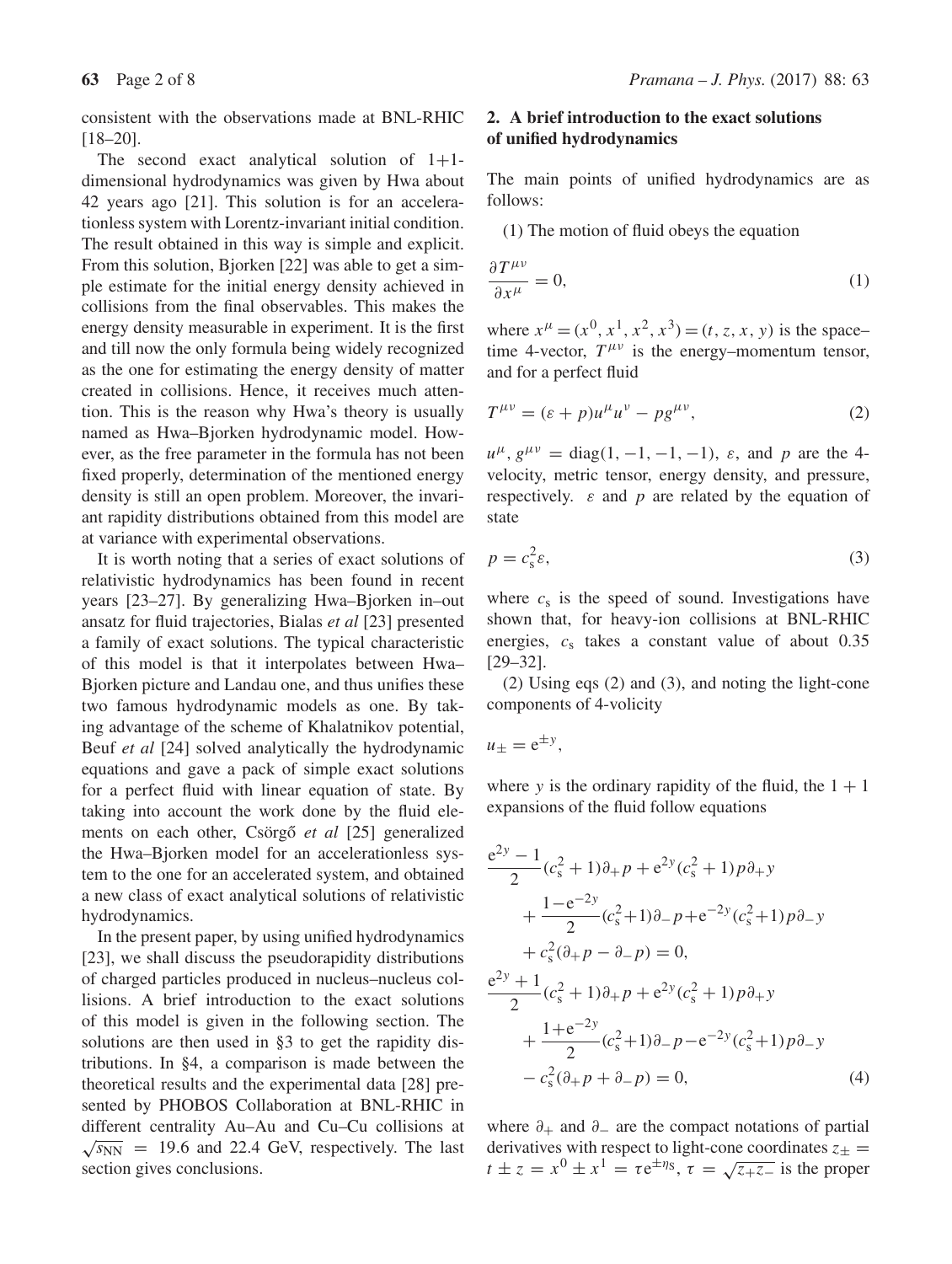time, and  $\eta_s = 1/2 \ln(z_+ z_-)$  is the space–time rapidity of the fluid. The solutions of the above equations are

$$
c_s^2 \partial_+ \ln p = -\frac{(1+c_s^2)^2}{2} \partial_+ y - \frac{1-c_s^4}{2} e^{-2y} \partial_- y,
$$
  

$$
c_s^2 \partial_- \ln p = \frac{(1+c_s^2)^2}{2} \partial_- y + \frac{1-c_s^4}{2} e^{2y} \partial_+ y.
$$
 (5)

(3) The key ingredient of unified hydrodynamics is that it generalizes the relation between y and  $\eta$ <sub>S</sub> via

$$
2y = \ln u_{+} - \ln u_{-} = \ln F_{+}(z_{+}) - \ln F_{-}(z_{-}), \qquad (6)
$$

where  $F_{\pm}(z_{\pm})$  are *a priori* arbitrary functions. When

$$
F_{\pm}(z_{\pm}) = z_{\pm},\tag{7}
$$

eq. (6) reduces to  $y = \eta_s$ , returning to the boost-invariant picture of Hwa–Bjorken. Otherwise, eq. (6) describes the non-boost-invariant geometry of Landau. Accordingly, eq. (6) unifies the Hwa–Bjorken and Landau hydrodynamics. It paves a way between these two models.

(4) Inserting eq. (6) into eq. (5), it turns into

$$
c_s^2 \partial_+ \ln p = -\frac{(1+c_s^2)^2}{4} \frac{f'_+}{f_+} + \frac{1-c_s^4}{4} \frac{f'_-}{f_+},
$$
  

$$
c_s^2 \partial_- \ln p = -\frac{(1+c_s^2)^2}{4} \frac{f'_-}{f_-} + \frac{1-c_s^4}{4} \frac{f'_+}{f_-},
$$
 (8)

where

$$
f_{\pm} = \frac{F_{\pm}}{H}, \quad z_{\pm} = h \int_0^{f_{\pm}} \frac{dx}{\sqrt{\ln x}},
$$
 (9)

H and h are two arbitrary constants. From eq.  $(8)$ , we get the solution of unified hydrodynamics [23]

$$
s = s_0 \left(\frac{p}{p_0}\right)^{\frac{1}{1+c_s^2}}
$$
  
=  $s_0 \exp\left[-\frac{1+c_s^2}{4c_s^2}(l_+^2 + l_-^2) + \frac{1-c_s^2}{2c_s^2}l_+l_-\right]$   
=  $s_0 \exp(-\theta/c_s^2)$ , (10)

where  $s$  is the entropy density of the fluid, and

$$
l_{\pm}(z_{\pm}) = \sqrt{\ln f_{\pm}}\tag{11}
$$

$$
y(z_{+}, z_{-}) = \frac{1}{2}(l_{+}^{2} - l_{-}^{2})
$$
\n(12)

$$
\theta = \ln\left(\frac{T_0}{T}\right) = \frac{1 + c_s^2}{4} (l_+^2 + l_-^2) - \frac{1 - c_s^2}{2} l_+ l_- \tag{13}
$$

T is the temperature of the fluid, and  $T_0$  is its initial<br>scale scale.

# **3. The rapidity distributions of the produced charged particles**

From eq. (10), we get the rapidity distribution of charged particles produced in high-energy heavy-ion collisions. To this end, we first evaluate the entropy distribution of the fluid at the freeze-out temperature  $T_{\text{FO}} = T_0 e^{-\theta_{\text{FO}}}$  as a function of rapidity y. The entropy distribution at freeze-out temperature is defined as the amount of entropy flowing through the space-like hypersurface with a fixed temperature of  $T_{FO}$  in a unit rapidity interval. It has the form as [23]

$$
\frac{dS}{dy} = s \frac{u^{\mu} d\lambda_{\mu}}{dy} \bigg|_{\text{FO}} = su^{\mu} n_{\mu} \frac{d\lambda}{dy} \bigg|_{\text{FO}} , \qquad (14)
$$

where  $n^{\mu}$  is the four-dimensional unit vector,  $d\lambda$  is the space-like slab element along the hypersurface, defined as  $d\lambda^{\mu} = d\lambda n^{\mu}$ , meeting

$$
(\mathrm{d}\lambda)^2 = \mathrm{d}\lambda^{\mu} \mathrm{d}\lambda_{\mu} = -\mathrm{d}z^+ \mathrm{d}z^-, \tag{15}
$$

with the minus sign coming from the space-like characteristic of dλ.

Consider a hypersurface

$$
\phi(z_+,z_-)=C,
$$

where  $C$  is a constant. Then

$$
d\lambda = \sqrt{-dz + dz -} = dz - \sqrt{\frac{\partial - \phi}{\partial + \phi}} = dz + \sqrt{\frac{\partial + \phi}{\partial - \phi}}.
$$

Thus, the expression on the right-hand side of eq. (14) is

$$
u^{\mu}n_{\mu}d\lambda = \frac{1}{2}(u_{+}n_{-} + u_{-}n_{+})d\lambda
$$
  

$$
= \frac{1}{2}(u_{+}\partial_{+}\phi + u_{-}\partial_{-}\phi)\frac{dz_{-}}{\partial_{+}\phi}
$$
  

$$
= \frac{1}{2}(u_{+}\partial_{+}\phi + u_{-}\partial_{-}\phi)\frac{dz_{+}}{\partial_{-}\phi}.
$$
 (16)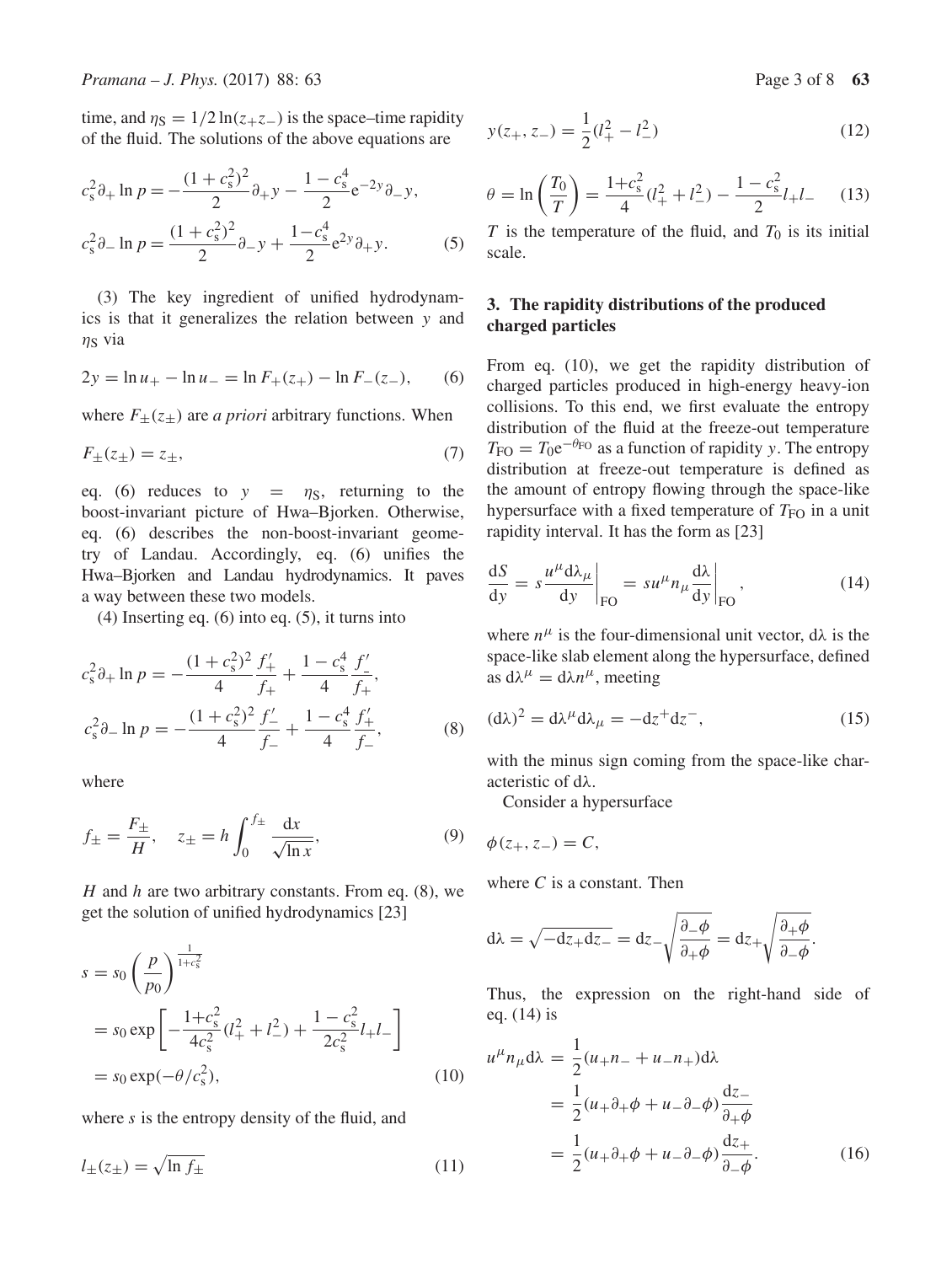Furthermore, from eqs (9) and (11),

$$
dz_{\pm} = \frac{h}{l_{\pm}} \exp(l_{\pm}^2)dl_{\pm}^2
$$
  
= 
$$
\pm \frac{2h\partial_{\mp}\phi}{\partial_{\mp}\phi l_{-} \exp(-l_{-}^2) + \partial_{-\phi}l_{+} \exp(-l_{\pm}^2)} dy. (17)
$$

From the above two equations, eq. (14) becomes

$$
\frac{\mathrm{d}S}{\mathrm{d}y} = s e^{\frac{1}{2}(l_+^2 + l_-^2)} \frac{\partial_+ \phi e^y + \partial_- \phi e^{-y}}{\partial_+ \phi l_- e^y + \partial_- \phi l_+ e^{-y}} \bigg|_{\mathrm{FO}}.
$$
 (18)

In the above equation, the right-hand side is evaluated at the hypersurface with temperature  $T_{\text{FO}}$ . From eq. (13), this hypersurface can be taken as

$$
\phi(z_+, z_-) = \frac{\theta_{\text{FO}}}{c_s^2} = \frac{1}{c_s^2} \ln\left(\frac{T_0}{T_{\text{FO}}}\right) = \frac{1 + c_s^2}{4c_s^2} (l_+^2 + l_-^2)
$$

$$
-\frac{1 - c_s^2}{2c_s^2} l_+ l_- = C.
$$

Hence

$$
\partial_{+}\phi = \frac{(1+c_{s}^{2})l_{+} - (1-c_{s}^{2})l_{-}}{4c_{s}^{2}he^{l_{+}^{2}}},
$$

$$
\partial_{-}\phi = \frac{(1+c_{s}^{2})l_{-} - (1-c_{s}^{2})l_{+}}{4c_{s}^{2}he^{l_{-}^{2}}}.
$$
(19)

Inserting eqs (10) and (19) into eq. (18), it becomes

$$
\frac{dS}{dy} = s_0 e^{-\frac{1}{4c_s^2}(1-c_s^2)(l_+ - l_-)^2}
$$

$$
\times \frac{c_s^2(l_+ + l_-)}{(1+c_s^2)l_+l_- - \frac{1-c_s^2}{2}(l_+^2 + l_-^2)}\Big|_{\text{FO}}.
$$
(20)

Moreover, from eqs (12) and (13)

$$
l_{-}^{2} = \frac{1 + c_{s}^{2}}{2c_{s}^{2}}\theta - y + \frac{1 - c_{s}^{2}}{2c_{s}^{2}}\sqrt{\theta^{2} - y^{2}c_{s}^{2}},
$$
  

$$
l_{+}^{2} = 2y + l_{-}^{2},
$$



**Figure 1.** The pseudorapidity distributions of the produced charged particles in different centrality Au–Au collisions at  $\sqrt{s_{NN}}$  = 19.6 GeV. The solid circles are the experimental measurements [28] and the solid curves are the results from unified hydrodynamics of eq. (21).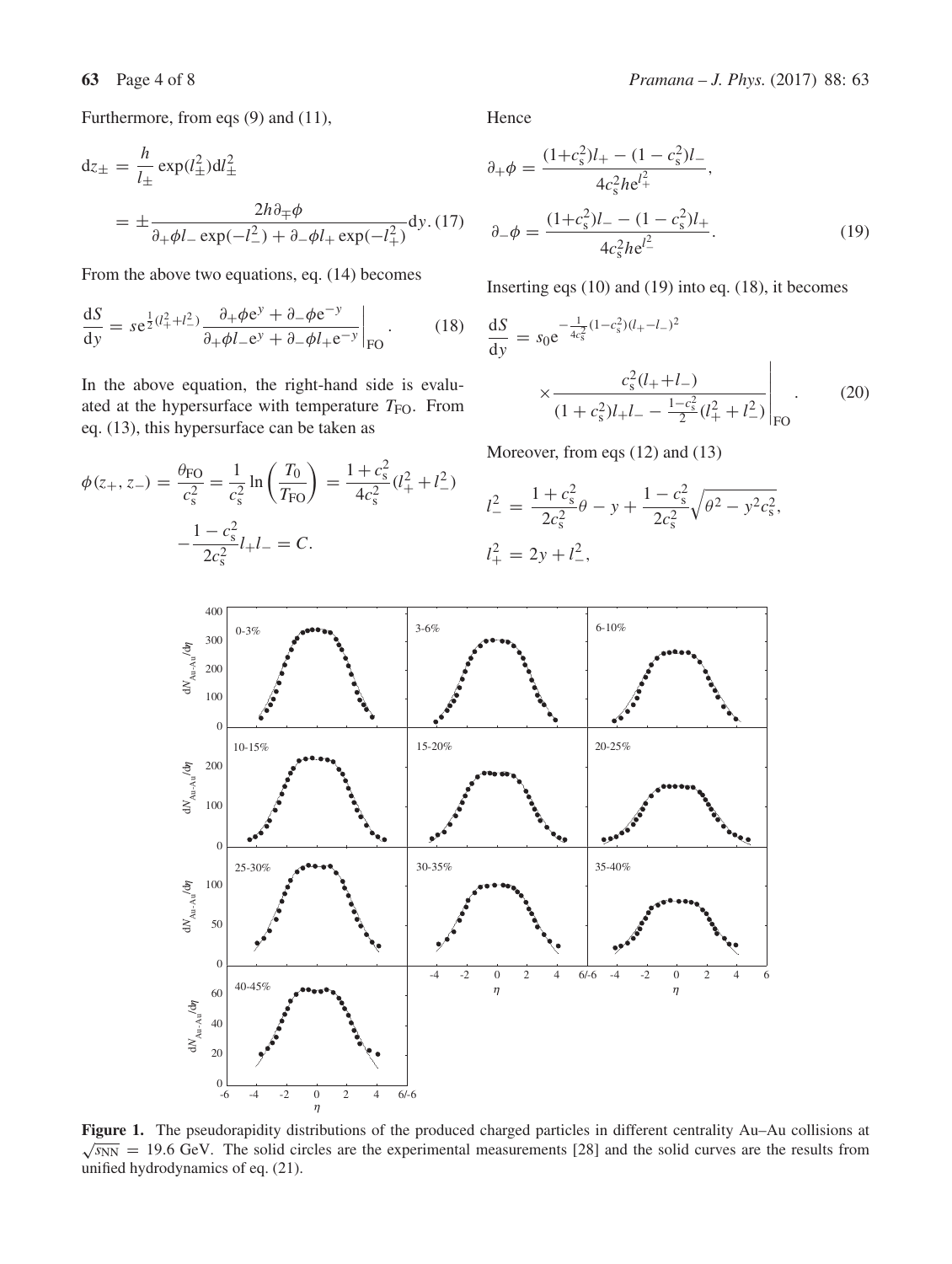allowing the factors in eq. (20) to be expressed in terms of rapidity y as

$$
\frac{1}{4c_s^2}(1-c_s^2)(l_+ - l_-)^2 = \frac{1-c_s^2}{2c_s^2}\left(\theta - \sqrt{\theta^2 - y^2c_s^2}\right),
$$
  
\n
$$
l_+ + l_- = \sqrt{2}y\frac{1}{\left(\theta - \sqrt{\theta^2 - y^2c_s^2}\right)^{1/2}},
$$
  
\n
$$
(1+c_s^2)l_+l_- - \frac{1-c_s^2}{2}(l_+^2 + l_-^2) = 2\sqrt{\theta^2 - y^2c_s^2}.
$$

Substituting them into eq. (20), we finally obtain [23]

$$
\frac{dS}{dy} = \frac{s_0 c_s^2}{\sqrt{2}} e^{-\frac{1 - c_s^2}{2c_s^2} \left(\theta_{\text{FO}} - \sqrt{\theta_{\text{FO}}^2 - y^2 c_s^2}\right)} \times \frac{y}{\left[\left(\theta_{\text{FO}} - \sqrt{\theta_{\text{FO}}^2 - y^2 c_s^2}\right) \left(\theta_{\text{FO}}^2 - y^2 c_s^2\right)\right]^{1/2}},
$$

where  $\theta_{\text{FO}} = \ln(T_0/T_{\text{FO}})$ . It is related to the initial temperature of the fluid and is therefore dependent on the incident energy and collision centrality. Its specific values can be determined by comparing the theoretical predictions with the experimental data.

As entropy is proportional to the number of produced charged particles, we obtain the rapidity distribution

$$
\frac{dN(b, \sqrt{s_{NN}}, y)}{dy} = C(b, \sqrt{s_{NN}}) e^{-\frac{1 - c_s^2}{2c_s^2} \left(\theta_{\text{FO}} - \sqrt{\theta_{\text{FO}}^2 - y^2 c_s^2}\right)} \times \frac{y}{\left[\left(\theta_{\text{FO}} - \sqrt{\theta_{\text{FO}}^2 - y^2 c_s^2}\right) \left(\theta_{\text{FO}}^2 - y^2 c_s^2\right)\right]^{1/2}},\tag{21}
$$

where  $C(b, \sqrt{s_{NN}})$ , independent of rapidity y, is an overall normalization constant,  $b$  is the impact parameter, and  $\sqrt{s_{NN}}$  is the center-of-mass energy per pair of nucleons.

In nucleus–nucleus collisions at high energy, owing to the violent collisions and intense compression along colliding or longitudinal axis, the pressure gradient is very large in this direction. This large pressure gradient plays a dominant role in later fluid expansions. In



**Figure 2.** The pseudorapidity distributions of the produced charged particles in different centrality Cu–Cu collisions at  $\sqrt{s_{NN}}$  = 22.4 GeV. The solid dots are the experimental measurements [28] and the solid curves are the results from unified hydrodynamics of eq. (21) hydrodynamics of eq. (21).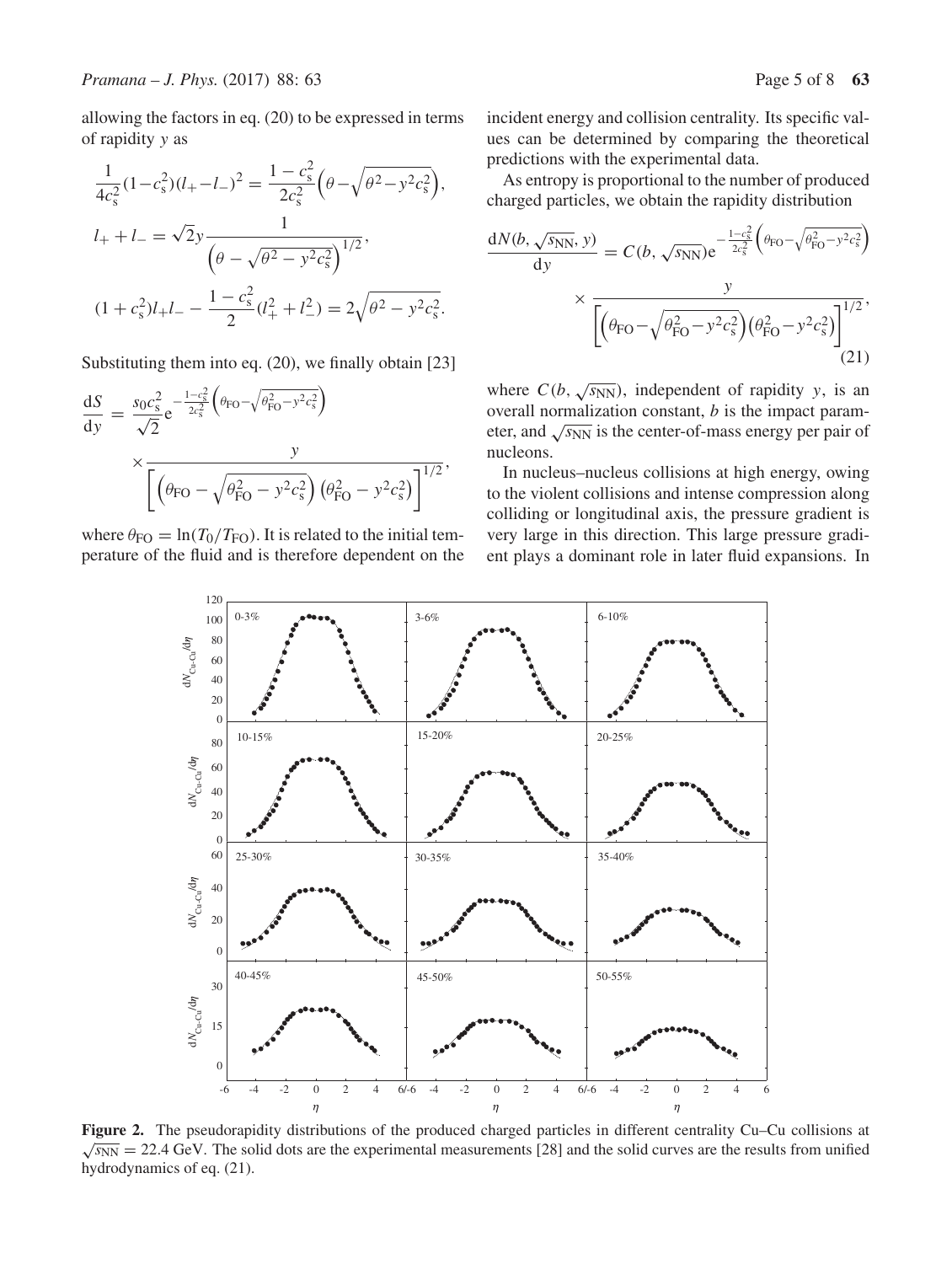contrast, the effect of thermal movements of particles in fluid is negligibly small. Hence, as in other papers [4,5], the thermal distribution is not taken into account in this paper.

## **4. A comparison between theoretical results and experimental data**

From eq. (21), we get the pseudorapidity distribution through the relation [33]

$$
\frac{dN(b, \sqrt{s_{NN}}, \eta)}{d\eta} = \sqrt{1 - \frac{m^2}{m_\text{T}^2 \cosh^2 y}} \frac{dN(b, \sqrt{s_{NN}}, y)}{dy},\tag{22}
$$

$$
y = \frac{1}{2} \ln \left[ \frac{\sqrt{p_T^2 \cosh^2 \eta + m^2} + p_T \sinh \eta}{\sqrt{p_T^2 \cosh^2 \eta + m^2} - p_T \sinh \eta} \right],
$$
 (23)

 $\sqrt{m^2 + p_\text{T}^2}$  is the transverse mass.<br>Substituting as (21) into (22) where  $p_{\text{T}}$  is the transverse momentum,  $m_{\text{T}}$  =

Substituting eq. (21) into (22), we get the pseudorapidity distributions of produced charged particles. Figures 1 and 2 show such distributions in different centrality Au–Au and Cu–Cu collisions at  $\sqrt{s_{NN}}$  = <sup>19</sup>.6 and 22.4 GeV, respectively. The solid circles in the figures are the experimental measurements [28]. The solid curves are the results obtained from unified hydrodynamics of eq. (21). It can be seen that the theoretical results are in good agreement with experimental measurements.

In calculations, the parameter  $\theta_{FO}$  in eq. (21) takes the values as listed in table 1. It can be seen that  $\theta_{FO}$ increases with centrality cuts and incident energies. It should, since  $\theta_{FO}$  in eq. (21) determines the widths of distributions, which increase with centrality cuts and incident energies (see figures 1 and 2).

In order to see the sensitivity of  $c_s$  to the results, figure 3 shows the pseudorapidity distributions of charged particles in 0–3% centrality Au–Au collisions at  $\sqrt{s_{NN}}$  = 19.6 GeV for three different values of  $c_s$  = <sup>0</sup>.35, <sup>0</sup>.33 and 0.31, corresponding to solid, dotted and dashed curve, respectively. Except for  $c_s$ , the other parameters in eq. (21) are the same as those used in figure 1. It can be seen that the distributions in the midrapidity region are more sensitive to  $c_s$ , and the height of the mid-platform increases with decreasing  $c_s$ .

**Table 1.** The fitting values of the parameter  $\theta_{FO}$  in eq. (21) in different centrality Au–Au and Cu–Cu collisions at  $\sqrt{s_{NN}}$  = <sup>19</sup>.6 and 22.4 GeV, respectively.

| Centrality cut (%) 0-3 3-6 6-10 10-15 15-20 20-25 25-30 30-35 35-40 40-45 45-50 50-55 |  |  |  |                                                        |  |  |      |
|---------------------------------------------------------------------------------------|--|--|--|--------------------------------------------------------|--|--|------|
| $\theta_{\text{FO}}(Au - Au)$ 1.35 1.44 1.53 1.60 1.65 1.72 1.74 1.77 1.81 1.84 - -   |  |  |  |                                                        |  |  |      |
| $\theta_{FO}(Cu-Cu)$                                                                  |  |  |  | 1.45 1.57 1.60 1.64 1.70 1.77 1.84 1.88 1.91 1.96 2.01 |  |  | 2.06 |



**Figure 3.** The  $c_s$  dependence of pseudorapidity distributions of the produced charged particles in 0–3% centrality Au–Au collisions at  $\sqrt{s_{NN}}$  = 19.6 GeV. The solid, dotted and dashed curves correspond to  $c_s$  = 0.35, 0.33 and 0.31, respectively.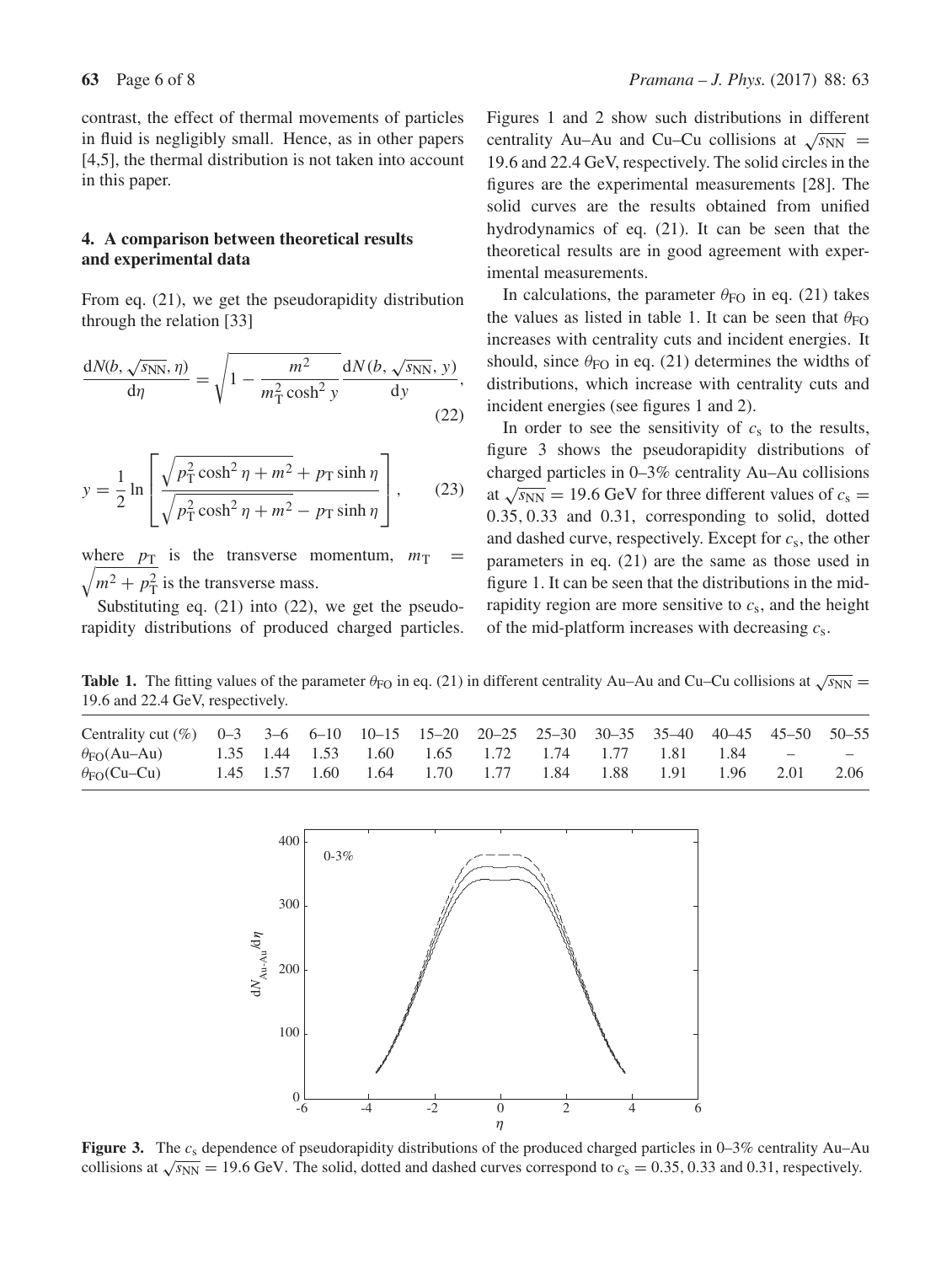Here, we would like to point out that due to the poor transparency of participants at lower RHIC energies, the mid-rapidity region is in fact rich in baryons [34]. However, compared with the large yield of charged particles frozen out from the fluid in this central rapidity region, the net baryon number is very small. The effect of baryons is totally hidden by that of charged particles resulted from fluid. In other words, the contribution of baryons is consolidated into that of frozen-out charged particles by modulating the overall normalization constant  $C$  in eq. (21) which is currently indeterminable in both theory and experiment.

### **5. Conclusions**

By generalizing the relation between ordinary rapidity y and space–time rapidity  $\eta_s$ , two famous hydrodynamic models, Hwa–Bjorken and Landau, come together in the context of unified hydrodynamics. In linear equation of state, this hydrodynamics can be solved analytically and the solution can be used to derive rapidity distributions of charged particles frozen out from the fluid at the space-like hypersurface with the fixed temperature  $T_{\text{FO}}$ . This fulfils the connection between theoretical results and experimental measurements. In the derived formula, there are two parameters  $c_s$  and  $\theta_{\text{FO}} = \ln(T_0/T_{\text{FO}})$ .  $c_s$  takes the value from other investigations and  $\theta_{FO}$  is fixed by tuning the theoretical results with experimental data. On comparing with experimental measurements performed by PHO-BOS Collaboration at BNL-RHIC in different centrality Au–Au and Cu–Cu collisions at  $\sqrt{s_{NN}} = 19.6$  and 22.4 GeV, respectively, we can see that the theoretical results are consistent with the experimental data.

In our previous work [8], we successfully used the evolution-dominated hydrodynamics in dealing with the same experimental data. That model differs from the present one in just one aspect: use of different initial conditions. The former supposes that the fluid is initially at rest. The latter, however, differs from this via relation (6). Different initial conditions lead to different solution methods and results of relativistic hydrodynamic equations. However, both solutions contain the same parameter  $\theta_{FO}$ . Comparing the values of  $\theta_{FO}$  given in table 1 with those used in ref. [8], we can find that the values of the former are generally greater than those of the latter.

The existing studies show that both evolutiondominated and unified hydrodynamic models can give an equally proper description to the mentioned experimental observations. Then the question arises: which model is more reasonable? A conclusion can be drawn only after further experimental or theoretical researches. Only after the free parameter such as  $\theta_{FO}$  in models is determined in experiment or theory can the answer become clear. In the absence of further experimental or theoretical evidences, each theoretical model might be potentially a good one if it is not contradicting the currently available experimental data.

#### **Acknowledgements**

This work is partly supported by the Shanghai Key Lab of Modern Optical System.

#### **References**

- [1] PHENIX Collaboration: S S Adler *et al*, *Phys. Re*v*. Lett.* **<sup>91</sup>**, 182301 (2003)
- [2] ALICE Collaboration: K Aamodt *et al*, *Phys. Re*v*. Lett.* **<sup>107</sup>**, 032301 (2011)
- [3] CMS Collaboration: S Chatrchyan *et al*, *Phys. Re*v*. C* **<sup>87</sup>**, 014902 (2013)
- [4] C Y Wong, *Phys. Re*v*. C* **<sup>78</sup>**, 054902 (2008)
- [5] P Steinberg, *Nucl. Phys. A* **752**, 423 (2005)
- [6] D K Srivastava, J E Alam, S Chakrabarty, B Sinha and S Raha, *Ann. Phys.* **228**, 104 (1993)
- [7] Z J Jiang, Q G Li and H L Zhang, *Phys. Re*v*. C* **<sup>87</sup>**, 044902 (2013)
- [8] Z J Jiang, H L Zhang, J Wang, K Ma and L M Cai, *Chin. J. Phys.* **52**, 1676 (2014)
- [9] C Gale, S Jeon and B Schenke, *Int. J. Mod. Phys. A* **28**, 1340011 (2013)
- [10] E K G Sarkisyan and A S Sakharov, *Eur. Phys. J. C* **70**, 533 (2010)
- [11] G S Denicol, U Heinz, M Martinez, J Noronha and M Strickland, *Phys. Re*v*. Lett.* **<sup>113</sup>**, 202301 (2014)
- [12] K Werner, M Bleicher, B Guiot, I Karpenko and T Pierog, *Phys. Re*v*. Lett.* **<sup>112</sup>**, 232301 (2014)
- [13] Z J Jiang, K Ma, H L Zhang and L M Cai, *Chin. Phys. C* **38**, 084103 (2014)
- [14] Z W Wang, Z J Jiang and Y S Zhang, *J. Uni*v*. Shanghai Sci. Technol.* **31**, 322 (2009) (in Chinese)
- [15] L D Landau, *Iz*v*. Akad. Nauk SSSR* **<sup>17</sup>**, 51 (1953) (in Russian)
- [16] I M Khalatnikov, *J. Exp. Theor. Phys.* **27**, 529 (1954) (in Russian)
- [17] S Z Belenkij and L D Landau, *Nuo*v*o Cimento Suppl.* **<sup>3</sup>**, 15 (1956)
- [18] BRAHMS Collaboration: M Murray, *J. Phys. G: Nucl. Part. Phys.* **30**, 667 (2004)
- [19] BRAHMS Collaboration: M Murray, *J. Phys. G: Nucl. Part. Phys.* **35**, 044015 (2008)
- [20] BRAHMS Collaboration: I G Bearden *et al*, *Phys. Re*v*. Lett.* **94**, 162301 (2005)
- [21] R C Hwa, *Phys. Re*v*. D* **<sup>10</sup>**, 2260 (1974)
- [22] J D Bjorken, *Phys. Re*v*. D* **<sup>27</sup>**, 140 (1983)
- [23] A Bialas, R A Janik and R Peschanski, *Phys. Re*v*. C* **<sup>76</sup>**, 054901 (2007)
- [24] G Beuf, R Peschanski and E N Saridakis, *Phys. Re*v*. C* **<sup>78</sup>**, 064909 (2008)